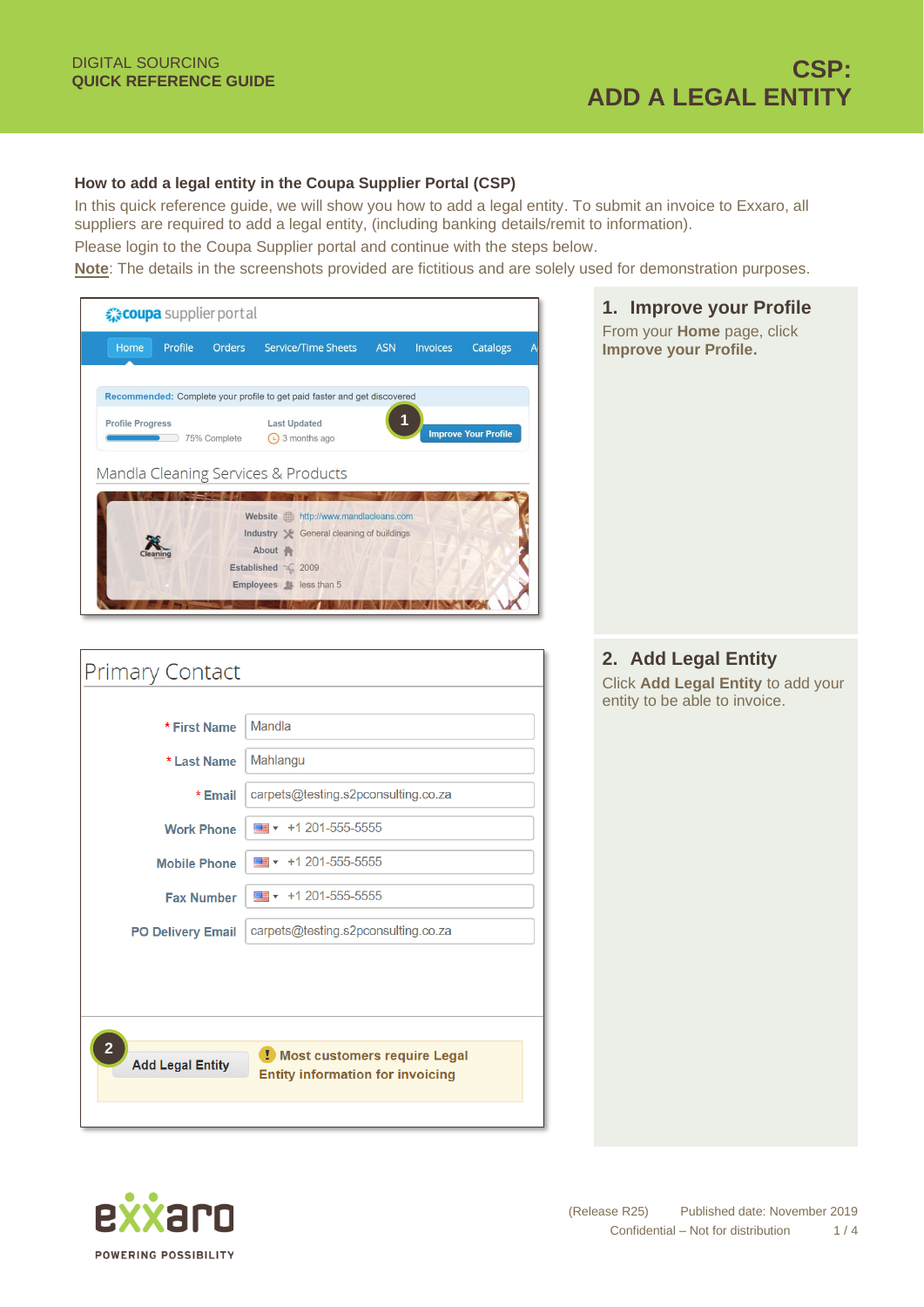|                                                                                                                                                                                                         | 3. In the Admin tab                |
|---------------------------------------------------------------------------------------------------------------------------------------------------------------------------------------------------------|------------------------------------|
| $MANDLA \times$   NOTIFICATIONS $\Box$ HELP $\vee$<br>« coupa supplier portal                                                                                                                           | Click Add Legal Entity to add your |
| <b>ASN</b><br>Profile<br>Orders<br>Service/Time Sheets<br>Invoices<br>Catalogs<br>Add-ons<br>Admin<br>Home                                                                                              | legal entity name.                 |
| $\overline{\mathbf{3}}$                                                                                                                                                                                 |                                    |
| <b>Admin</b> E-Invoicing Setup<br><b>Add Legal Entity</b>                                                                                                                                               | 3.1. Populate the fields           |
| <b>Legal Entity</b><br><b>Users</b>                                                                                                                                                                     | accordingly:                       |
| Where's your business located?<br>Mandla<br>Merge Requests                                                                                                                                              | <b>Legal Entity Name</b>           |
|                                                                                                                                                                                                         | <b>Country</b>                     |
| Setting up your business details in Coupa will help you meet your customer's invoicing and payment<br>requirements. For best results with current and future customers, complete as much information as |                                    |
| possible.                                                                                                                                                                                               | 3.2. Click Continue.               |
|                                                                                                                                                                                                         |                                    |
| Legal Entity Name<br>$\boxplus$<br>This is the official name of your                                                                                                                                    |                                    |
| $\checkmark$<br>Country<br>business that is registered with<br>the local covernment and the                                                                                                             |                                    |
| try where it is located.<br>3.2                                                                                                                                                                         |                                    |
| Cancel  <br>Continue                                                                                                                                                                                    |                                    |
|                                                                                                                                                                                                         |                                    |
|                                                                                                                                                                                                         |                                    |
|                                                                                                                                                                                                         |                                    |
| Tell your customers about your organization<br>4.                                                                                                                                                       | 4. 'Tell your Customers            |
|                                                                                                                                                                                                         | about your organization'           |
| $\begin{bmatrix} 2 & 3 & 4 \end{bmatrix}$                                                                                                                                                               | page                               |
|                                                                                                                                                                                                         | 4.1. Populate all the mandatory    |
| Which customers do you want to see this?                                                                                                                                                                | fields under 'What                 |
|                                                                                                                                                                                                         | address do you invoice             |
| $\Box$ All<br><b>Z</b> Exxaro Resources QA                                                                                                                                                              | from?'.                            |
|                                                                                                                                                                                                         |                                    |
| What address do you invoice from?                                                                                                                                                                       |                                    |
| * Address Line 1                                                                                                                                                                                        |                                    |
| <b>REQUIRED FOR INVOICING</b><br><b>Address Line 2</b>                                                                                                                                                  |                                    |
| Enter the registered address of<br>* City                                                                                                                                                               |                                    |
| your legal entity. This is the<br><b>State</b><br>same location where you                                                                                                                               |                                    |
| receive government<br>n<br>* Postal Code                                                                                                                                                                |                                    |
| documents. $\bullet$<br>Country South Africa                                                                                                                                                            |                                    |
|                                                                                                                                                                                                         |                                    |
| Country South Africa                                                                                                                                                                                    |                                    |
| 4.2                                                                                                                                                                                                     |                                    |
| Use this address for Remit-To                                                                                                                                                                           | 4.2. Hover on the blue "i" for     |
| Use this for Ship From addres:<br>Uncheck box if your Remit-To Address is<br>different than your legal entity, or you                                                                                   | more information about the         |
| have more than one Remit-To location.                                                                                                                                                                   | check boxes.                       |
| Banking information                                                                                                                                                                                     |                                    |



**4.1**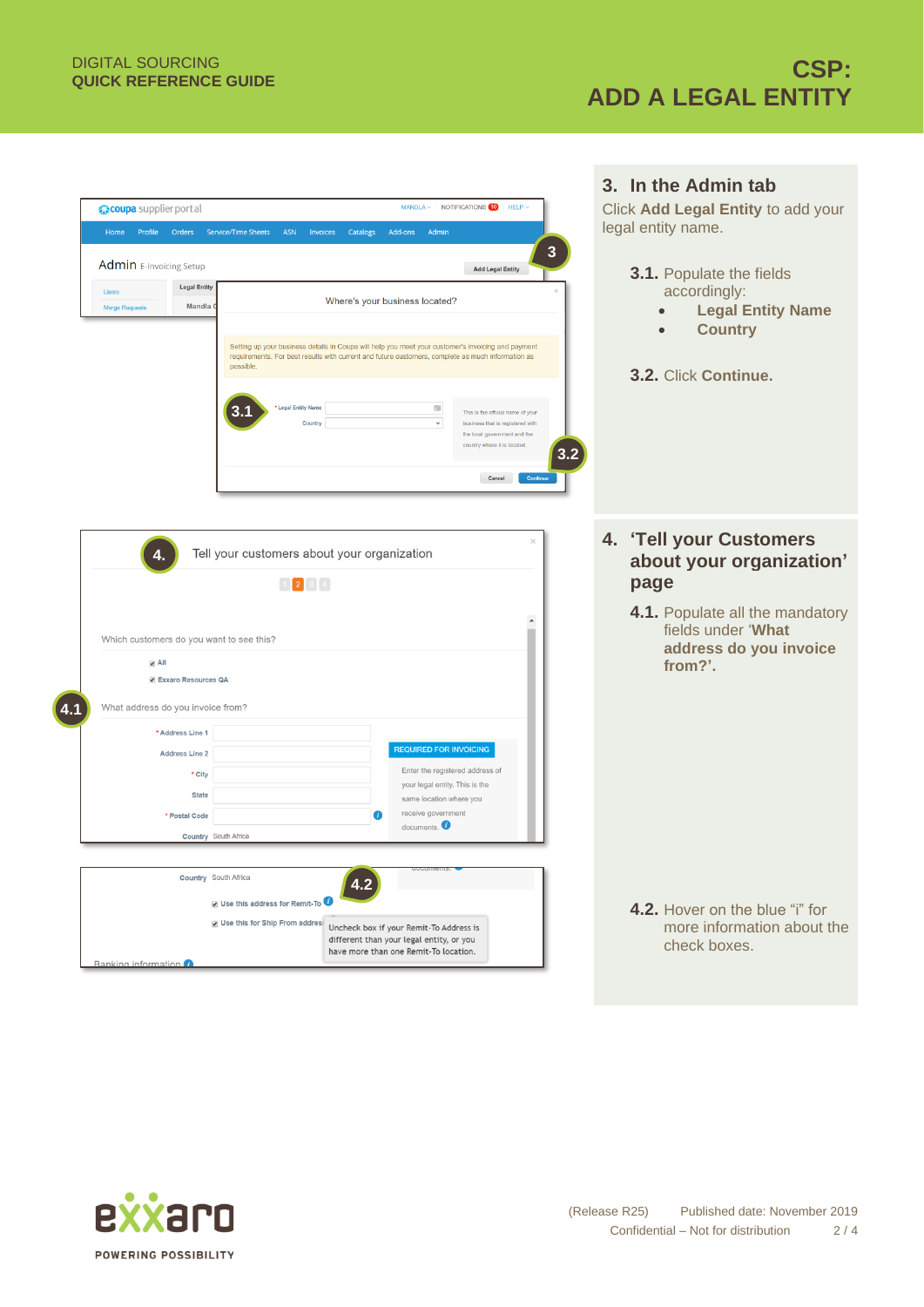## DIGITAL SOURCING

## **QUICK REFERENCE GUIDE CSP: ADD A LEGAL ENTITY**

| Banking information<br>Bank Account Country: South Africa<br><b>Bank Account Currency:</b><br>* Bank Name:<br><b>Beneficiary Name:</b><br>Routing (Bank Code) Bank Code<br>Number:<br>* Account Number:<br><b>Account Number</b><br>Confirm:<br>IBAN:<br>SWIFT/BIC Code:<br>Bank Account Type:   Business<br><b>Bank address</b> | ✓<br>$\checkmark$<br>$\triangleq$<br>$\checkmark$<br>$\checkmark$                                                                                                                                                                                                                                                                                                    | <b>RECOMMENDED</b><br>Note: Banking info added here<br>is NOT automatically sent to<br>your customer(s). If they don't<br>have it already - please use<br>their payment info change<br>a<br>process (which may be outside<br>of Coupa for some buying<br>organizations).<br>đ<br>п | field under Banking<br>information section.<br>4.4. Populate fields in the<br><b>Bank address section.</b>                                               |
|----------------------------------------------------------------------------------------------------------------------------------------------------------------------------------------------------------------------------------------------------------------------------------------------------------------------------------|----------------------------------------------------------------------------------------------------------------------------------------------------------------------------------------------------------------------------------------------------------------------------------------------------------------------------------------------------------------------|------------------------------------------------------------------------------------------------------------------------------------------------------------------------------------------------------------------------------------------------------------------------------------|----------------------------------------------------------------------------------------------------------------------------------------------------------|
| Address Line 1:<br>Address Line 2:<br>City:<br>State:<br>Postal Code:                                                                                                                                                                                                                                                            |                                                                                                                                                                                                                                                                                                                                                                      |                                                                                                                                                                                                                                                                                    |                                                                                                                                                          |
| What is your Tax ID? $\bullet$<br>Country South Africa<br><b>VAT ID</b><br>Add additional Tax ID<br>Miscellaneous<br><b>Invoice From Code</b><br>.6<br>Preferred Language   English (South Africa) $\backsim$                                                                                                                    | $\checkmark$<br>I don't have a VAT/GST Number<br>0                                                                                                                                                                                                                                                                                                                   | $\times$<br>Cancel<br>Save & Continue                                                                                                                                                                                                                                              | 4.5. Populate your VAT ID.<br>4.6. In the Miscellaneous<br>section, populate Invoice<br>From Code field if<br>applicable.<br>4.7. Click Save & Continue. |
| add more locations, otherwise click Next.<br><b>Remit-To</b><br><b>ABSA</b><br>23 Knopblom<br>Pretoria<br>0081<br>South Africa                                                                                                                                                                                                   | Where do you want to receive payment?<br>$\begin{bmatrix} 1 \end{bmatrix}$ 2 $\begin{bmatrix} 3 \end{bmatrix}$ 4 $\begin{bmatrix} 4 \end{bmatrix}$<br>Remit-To locations let your customers know where to send payment for their invoices. Click Add Remit-To to<br><b>Banking information</b><br><b>Status</b><br>Active<br>****************4345<br>123456789098765 | <b>Add Remit-To</b><br>Manage<br>5.                                                                                                                                                                                                                                                | 5. Where do you want to<br>receive payment?                                                                                                              |
|                                                                                                                                                                                                                                                                                                                                  | <b>Deactivate Legal Entity</b>                                                                                                                                                                                                                                                                                                                                       | Cancel<br><b>Next</b>                                                                                                                                                                                                                                                              | Click Next if you are done                                                                                                                               |